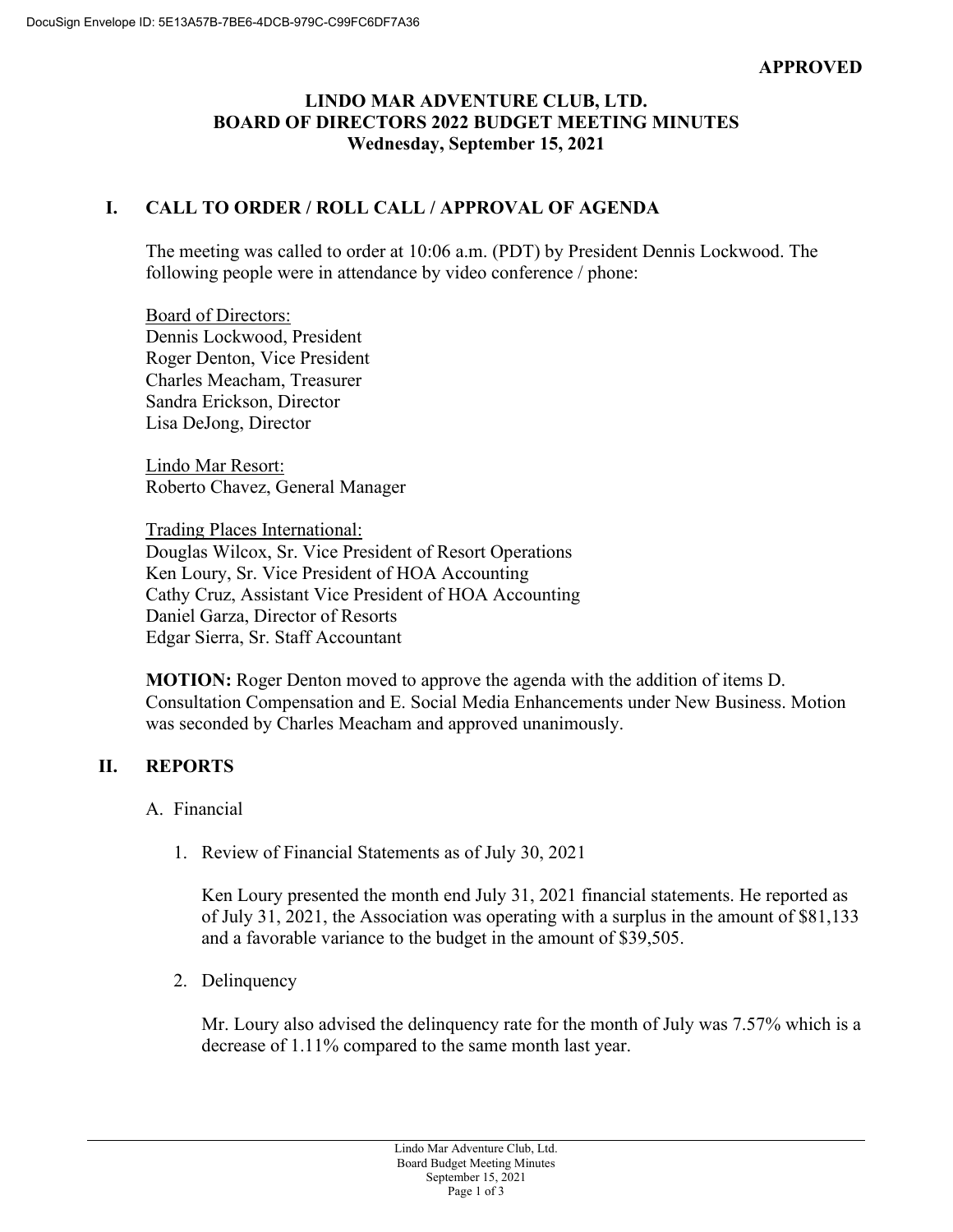3. 2020 Financial Review

Ken Loury reviewed the 2020 financial review completed by Schonwit  $\&$  Associates, Inc. for the year ended December 31, 2020.

**MOTION:** Sandra Erickson moved to approve the December 31, 2020 financial review completed by Schonwit & Associates, Inc. and to direct the President to sign the representation letter. Motion was seconded by Charles Meacham and approved unanimously.

B. Rental Report

Doug Wilcox presented the 2021 Rental Summary report through July 2021. Mr. Wilcox reported an increase of 186.5% in room nights and a decrease of 28.4% in average rental rate. The rental rates from 2021 to 2020 were skewed along with room nights due to the pandemic. Mr. Wilcox reported the Web Direct distribution and internet booking engines showed room nights increased by 98 for a total to date of 142 nights as compared to 44 in 2020 while ongoing digital marketing and social media campaigns continue to drive bookings.

# **III. NEW BUSINESS**

- A. Contracts and Ratifications
	- 1. 2021 Audit Engagement

**MOTION:** Roger Denton moved to approve engaging the US financial review with Cambaliza McGee LLP for the year 2021 in the amount of \$2,675. Motion was seconded by Chuck Meacham and approve unanimously.

B. Consultation Compensation

Roger Denton presented a consultation fund that would be used for the future renovations at Lindo Mar with the pending retirement of the General Manager and Maintenance Supervisor. The consultation compensation will be discussed further under III. New Business, D. 2022 Budget Review and Approval.

C. Social Media Enhancements

The social media enhancements will be discussed under III. New Business, D. 2022 Budget Review and Approval.

D. 2022 Budget Review and Approval

Daniel Garza presented three (3) proposed budgets using an exchange rate of 19.50%. The first budget reflected a 0% increase, the second a 3% increase, and the third a 5% increase.